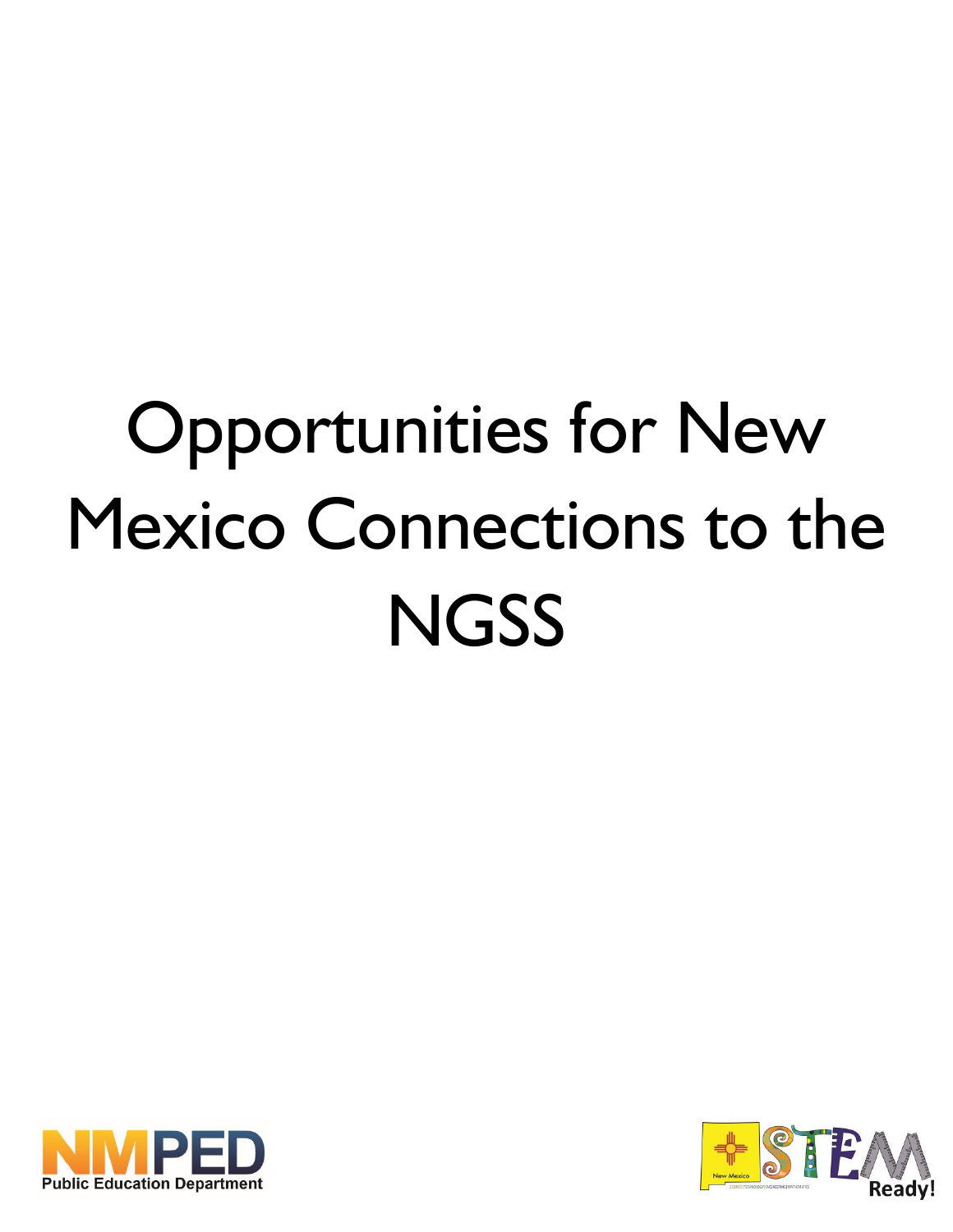The document outlines teaching opportunities for teachers in New Mexico to integrate local examples NM STEM Ready standards.

| Kindergarten     |                                                                                                                                                                                                                                                                                                                                    |  |
|------------------|------------------------------------------------------------------------------------------------------------------------------------------------------------------------------------------------------------------------------------------------------------------------------------------------------------------------------------|--|
| K-LS1-1.         | Use New Mexico plants and animals to describe patterns.                                                                                                                                                                                                                                                                            |  |
| Grade 1          |                                                                                                                                                                                                                                                                                                                                    |  |
| 1-ESS1-2.        | Use events such as leaf budding for spring or fall colors for fall times of year.                                                                                                                                                                                                                                                  |  |
| Grade 2          |                                                                                                                                                                                                                                                                                                                                    |  |
| 2-ESS1-1.        | New Mexico examples may include, but are not limited to, Rio Grande Rift, the Valles Caldera, Shiprock Rock<br>Formation, Organ Mountains, Mount Taylor, Cabezon Peak, Tent Rocks, and the Taos Gorge.                                                                                                                             |  |
| 2-ESS2-2.        | Examples could include land features and bodies of water found in New Mexico.                                                                                                                                                                                                                                                      |  |
| $2$ -ESS $2$ -3. | Examples of where water is found could include bodies of water and snow in mountains of New Mexico.                                                                                                                                                                                                                                |  |
| Grade 3          |                                                                                                                                                                                                                                                                                                                                    |  |
| 3-LS4-1.         | Example of a fossil to use could be the Coelophysis, New Mexico's state fossil.                                                                                                                                                                                                                                                    |  |
| 3-LS3-2.         | New Mexico examples include stunted growth of pinon trees receiving insufficient rainfall and supplemental feeding<br>of farm animals producing optimal weight.                                                                                                                                                                    |  |
| Grade 4          |                                                                                                                                                                                                                                                                                                                                    |  |
| 4-ESS3-1.        | Examples of renewable energy resources found in New Mexico could include wind energy, hydroelectric energy, and<br>solar energy; non-renewable energy resources found in New Mexico are fossil fuels and fissile materials. New<br>Mexico environmental effects could include water contamination due to leakage of nuclear waste. |  |
| 4-ESS1-1.        | Examples may include New Mexico specific rock formations.                                                                                                                                                                                                                                                                          |  |
| 4-ESS3-2.        | New Mexico specific solutions could include, but are not limited to, utilizing fire simulation technology and<br>improving monitoring of drought activity.                                                                                                                                                                         |  |
| Grade 5          |                                                                                                                                                                                                                                                                                                                                    |  |
| 5-ESS2-1.        | Examples may include the influence of New Mexico mountain ranges and deserts on winds and clouds in the<br>atmosphere.                                                                                                                                                                                                             |  |